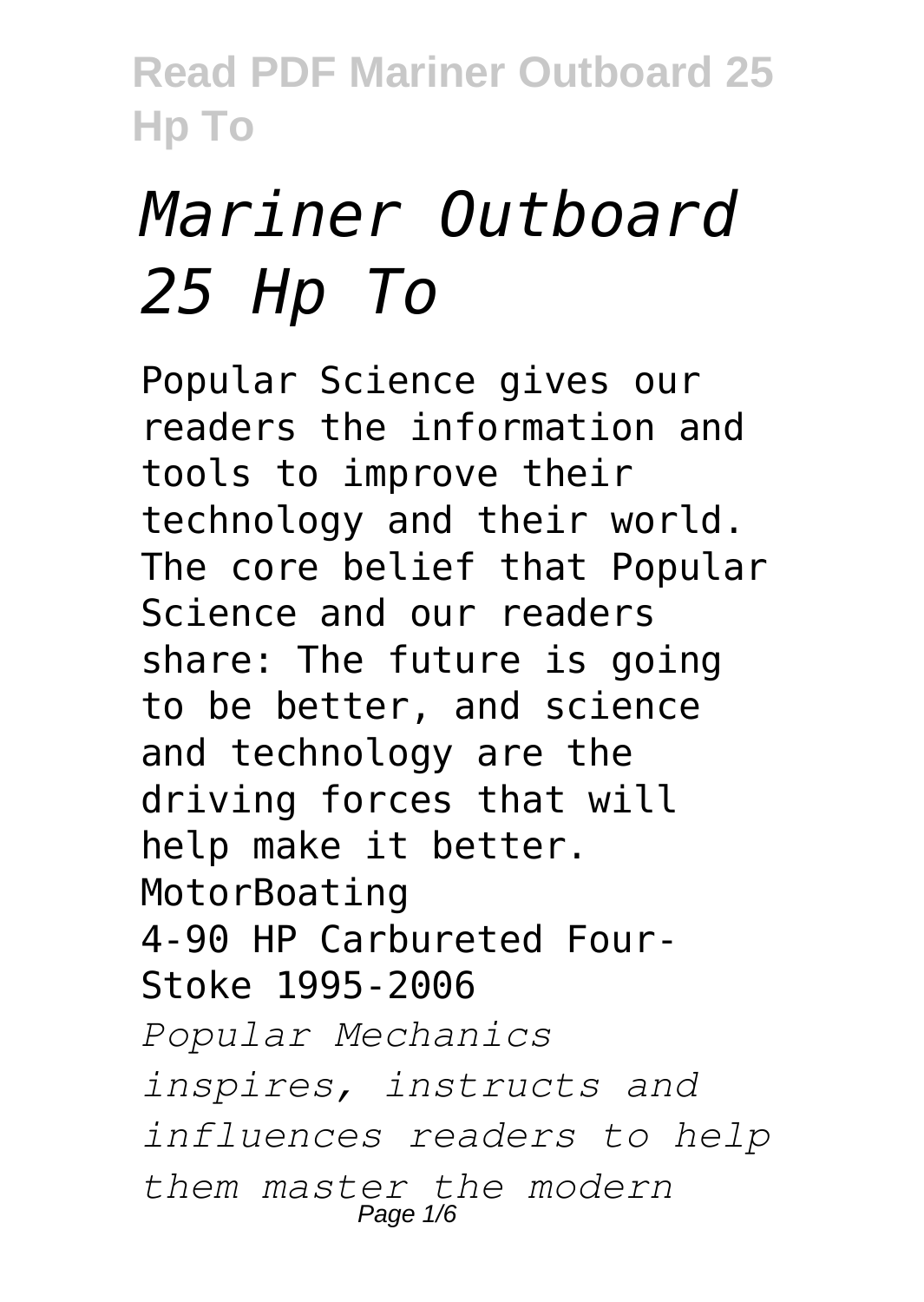*world. Whether it's practical DIY homeimprovement tips, gadgets and digital technology, information on the newest cars or the latest breakthroughs in science -- PM is the ultimate guide to our high-tech lifestyle. All Pleasure Crafts in America (1958) 2.5-60 HP 1998-2006* **This booklet was the official catalogue of the 1958 New York Motor Boat Show. It contains detailed and pictured descriptions of all pleasure crafts, engines and accessories. Popular Science** Page 2/6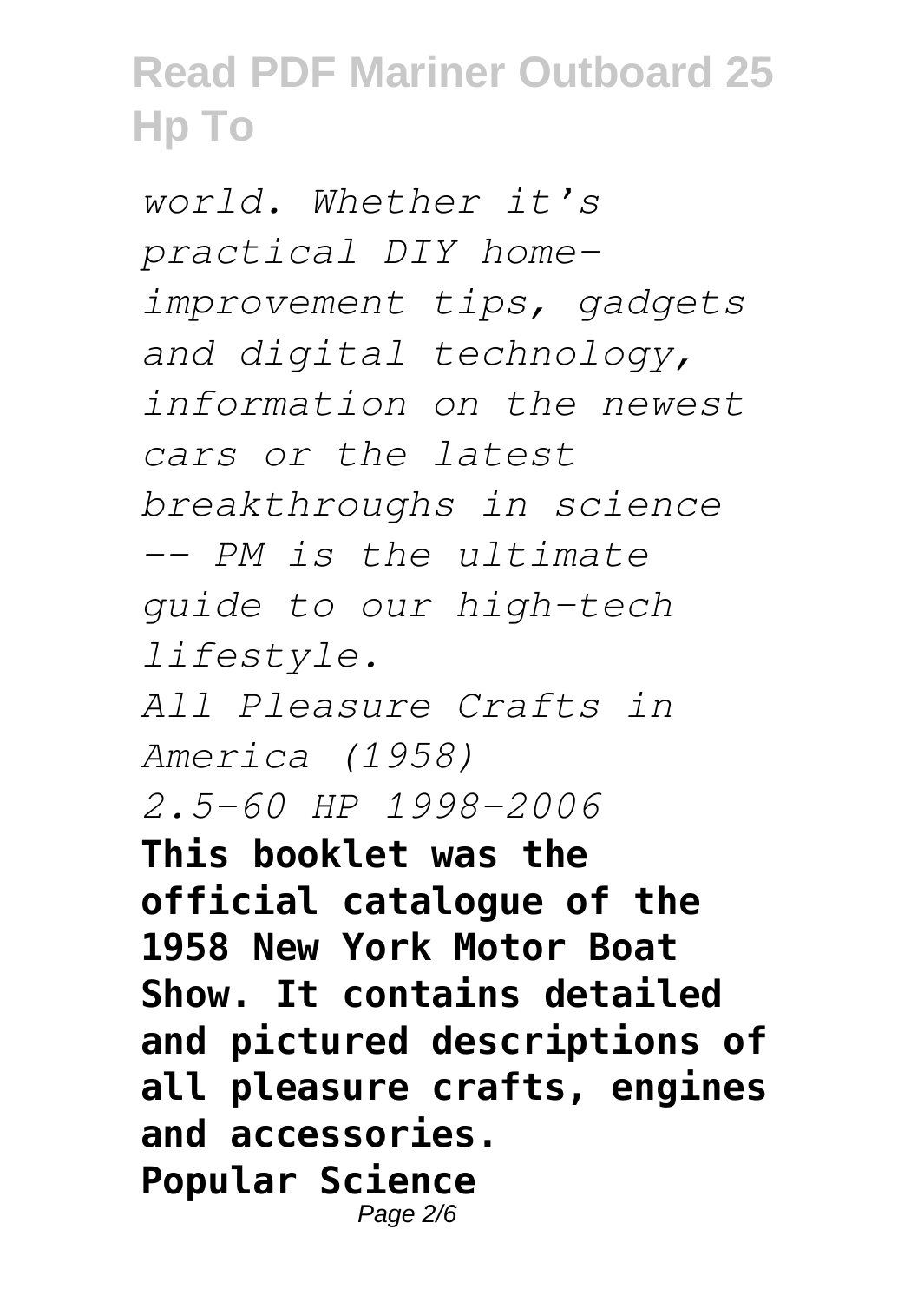**Pennsylvania Game & Fish FIELD & STREAM, America's largest outdoor sports magazine, celebrates the outdoor experience with great stories, compelling photography, and sound advice while honoring the traditions hunters and fishermen have passed down for generations. Popular Mechanics Field & Stream**

Mercury/Mariner 2.5 - 60 HP Two-Stroke Outboard Service and Repair Manuals, 1998-2006 B725This manual covers seventeen Mercury/Mariner 2-stroke outboard motors ranging from 2.5 HP to 60 HP. Clymer Marine and PWC manuals are the #1 source for DIY maintenance, troubleshooting and repair. With step-by-step procedures combined with detailed photography Page 3/6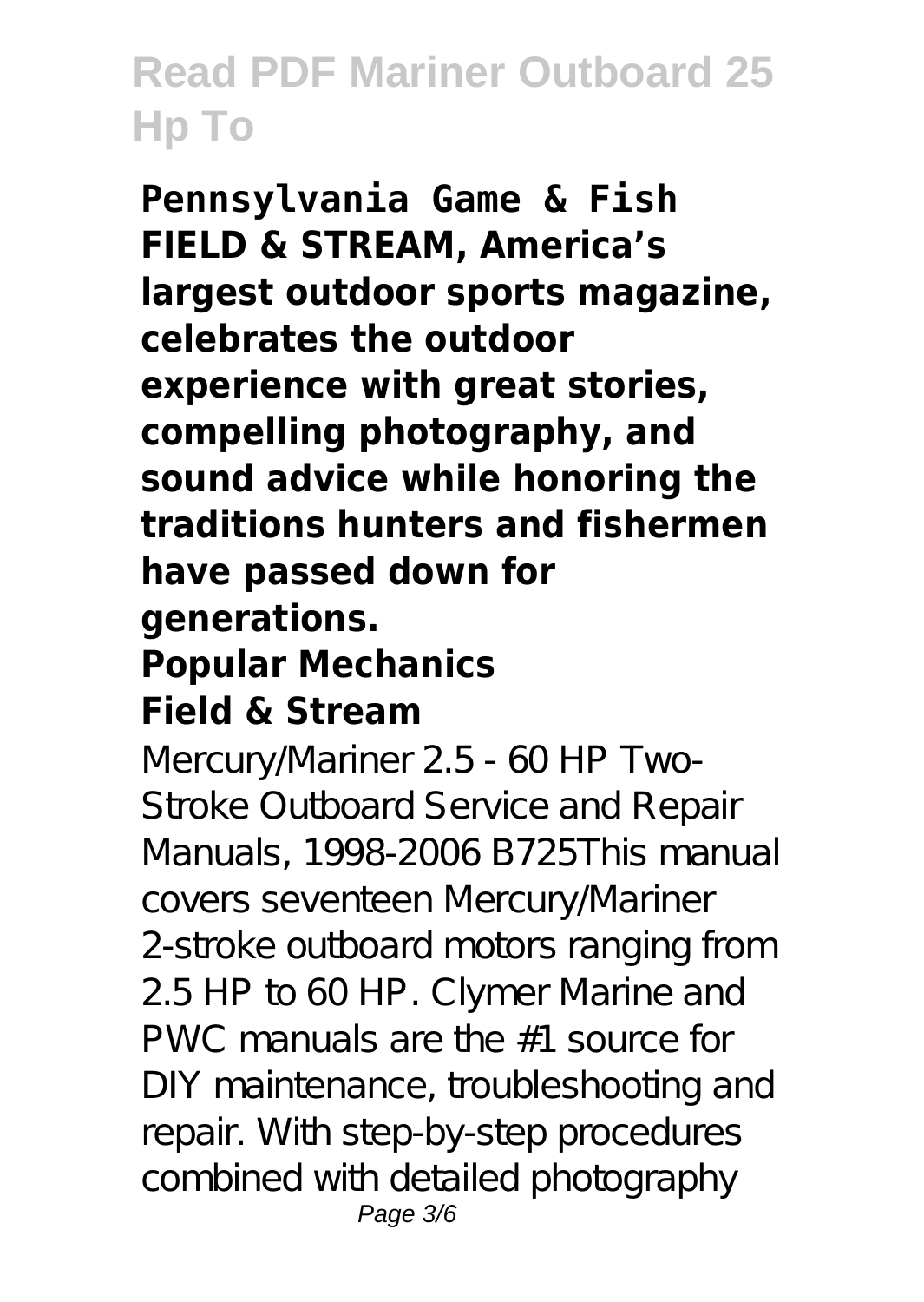and extensive use of exploded parts views, Clymer manuals are a musthave tool for the do-it-yourselfer. Models Covered: Mercury/Mariner 2.5 HP (1998-2006) Mercury/Mariner 3.3 HP (1998-2006) Mercury/Mariner 4 HP (1998-2006) Mercury/Mariner 5 HP (1998-2006) Mercury/Mariner 6 HP (1998-2006) Mercury/Mariner 8 HP (1998-2006) Mercury/Mariner 9.9 HP (1998-2006) Mercury/Mariner 15 HP (1998-2006) Mercury/Mariner 20 HP (1998-2006) Mercury/Mariner 25 HP (1998-2006) Mercury/Mariner 30 HP (1998-2006) Mercury/Mariner 40 HP (1998-2006) Mercury/Mariner 50 HP (1998-2006) Mercury/Mariner 60 HP (1998-2006) Mercury/Mariner 20 Jet (1998-2006) Mercury/Mariner 30 Jet (1998-2006) Mercury/Mariner 45 Jet (1998-2006) Field and Stream Page  $4/6$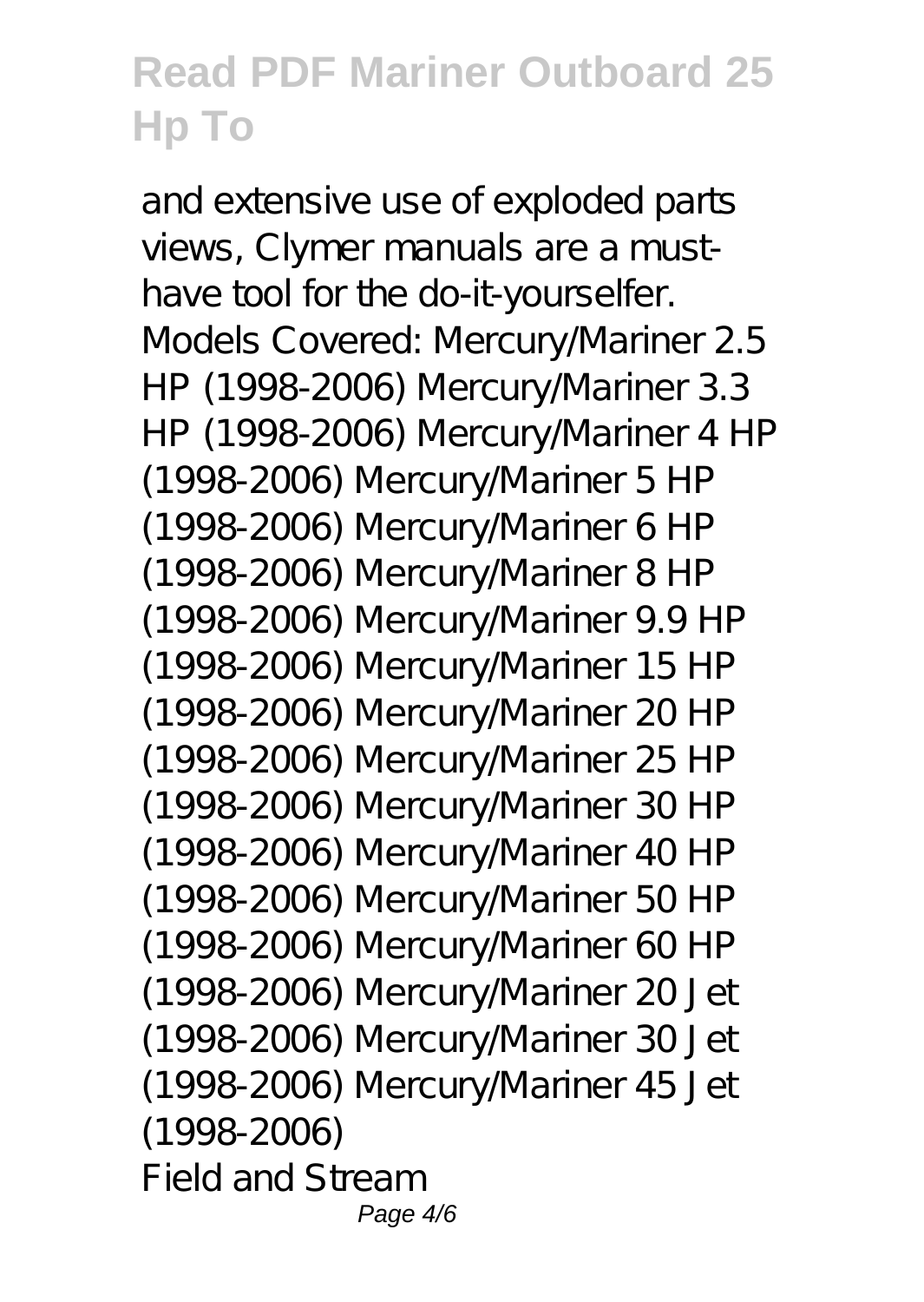Conductor Score Mercury/Mariner 4 HP (1995-2006) Mercury/Mariner 5 HP (1995-2006) Mercury/Mariner 6 HP (1995-2006) Mercury/Mariner 9.9 HP (1995-2006) Mercury/Mariner 15 HP (1995-2006) Mercury/Mariner 25 HP (1995-2006) Mercury/Mariner 30 HP (1995-2006) Mercury/Mariner 40 HP (1995-2006) Mercury/Mariner 50 HP (1995-2006) Mercury/Mariner 75 HP (1995-2006) Mercury/Mariner 90 HP (1995-2006) Does not cover 60 HP models. TROUBLESHOOTING LUBRICATION, MAINTENANCE AND TUNE-UP ENGINE TOP END ENGINE LOWER END CLUTCH AND EXTERNAL SHIFT MECHANISM TRANSMISSION AND INTERNAL SHIFT MECHANISM FUEL, EMISSION CONTROL AND EXHAUST SYSTEMS ELECTRICAL Page 5/6